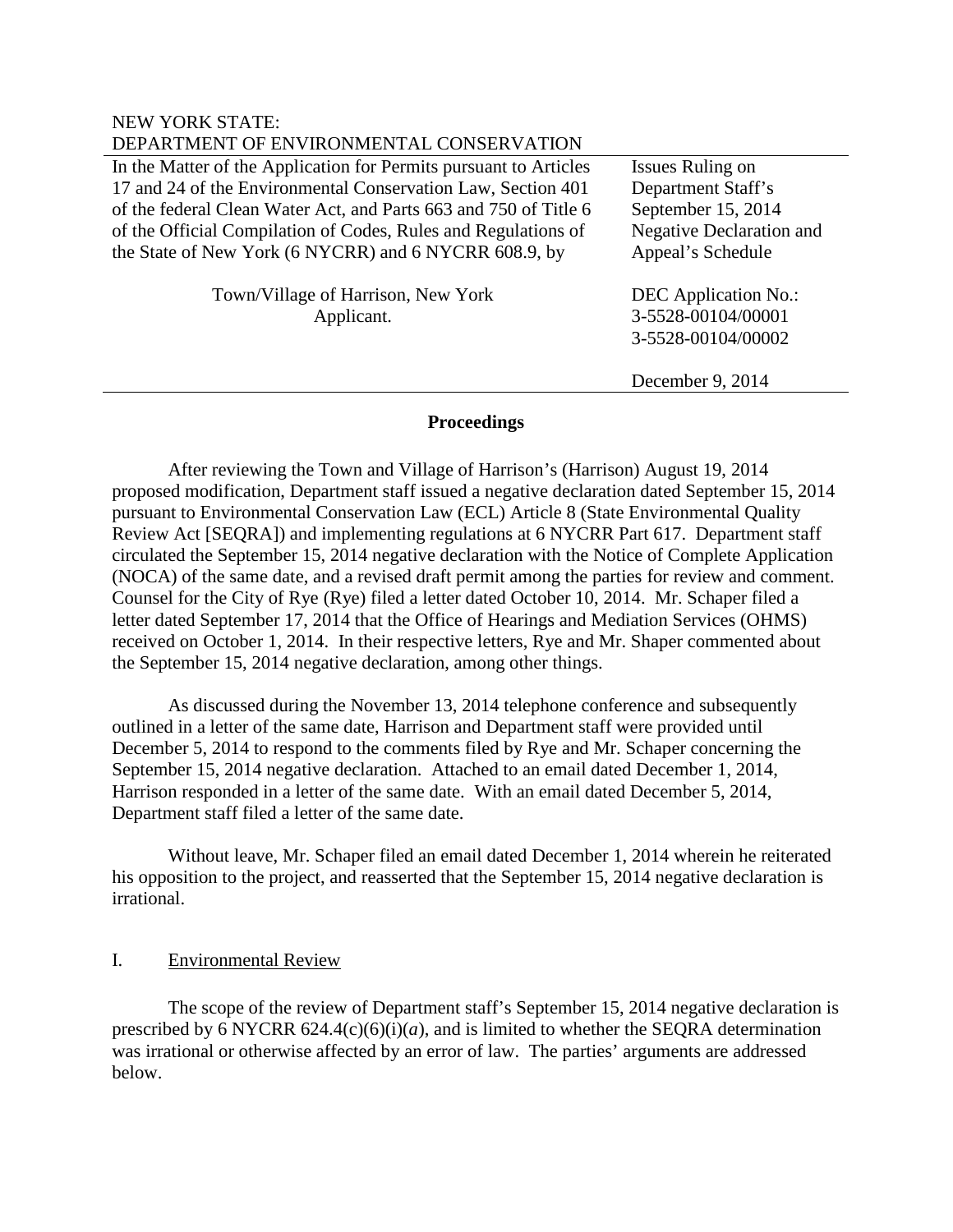### A. City of Rye and Mr. Schaper

Concerning Department staff's September 15, 2014 negative declaration, Rye argued in its October 10, 2014 letter that Department staff did not undertake the requisite hard look required by the applicable statute and regulations. In its letter, <sup>[1](#page-1-0)</sup> under the heading, *SEQRA Related Issues – Negative Declaration*, Rye characterized the September 15, 2014 negative declaration as "incredible."

Specifically with respect to *Impacts on Land, Surface Water, and Groundwater* (*see* September 15, 2014 negative declaration at 1 of 4 and 2 of 4), Rye asserted that Department staff inappropriately concluded that Harrison's August 19, 2014 proposed modification would not adversely impact Beaver Swamp Brook because the area around the site is already densely developed with impervious surfaces. Rye noted there is a flooding issue associated with this part of the Beaver Swamp Brook watershed that would be exacerbated with the addition of every square foot of impervious surface. According to Rye, Harrison and Department staff are "turning a blind eye" to the potential cumulative impacts associated with additional impervious surfaces.

With respect to *Traffic* (*see* September 15, 2014 negative declaration at 3 of 4), Rye noted further that Harrison had recently approved development projects in the downtown area and in the area near the MTA train station. Rye contended that the potential traffic impacts associated with these recent development projects were not considered in Harrison's traffic study, which had been undertaken 3½ years ago. According to Rye, Harrison's traffic study is not an adequate basis for Department staff to conclude that no significant adverse impacts to traffic are expected to result from the August 19, 2014 proposed modification.

In his letter dated September 17, 2014, Mr. Schaper criticized Harrison's August 7, 2014 amended negative declaration. According to Mr. Schaper, the document "sets new standards for being disingenuous." He argued that Harrison and Department staff did not undertake any "real, objective analysis of the soils on the site since determining that the site did require a cleanup." Mr. Schaper observed that cattails used to grow on the site up to Oakland Avenue and, now, there are none anywhere on the site.

### B. Town and Village of Harrison

Referring to the September 15, 2014 negative declaration (at 1 of 4), Harrison noted that the August 19, 2014 proposed modification would "construct an outdoor recreation complex within the 100-foot adjacent area of State-regulated Freshwater Wetland J-3 (Class II)." In addition, "[t]he proposed action initially included grading and filling of 0.162 acres of Stateregulated Freshwater Wetland J-3. This current proposal has been modified to avoid direct

 $\overline{a}$ 

<span id="page-1-0"></span><sup>&</sup>lt;sup>1</sup> Rye did not number the pages of its October 10, 2014 letter.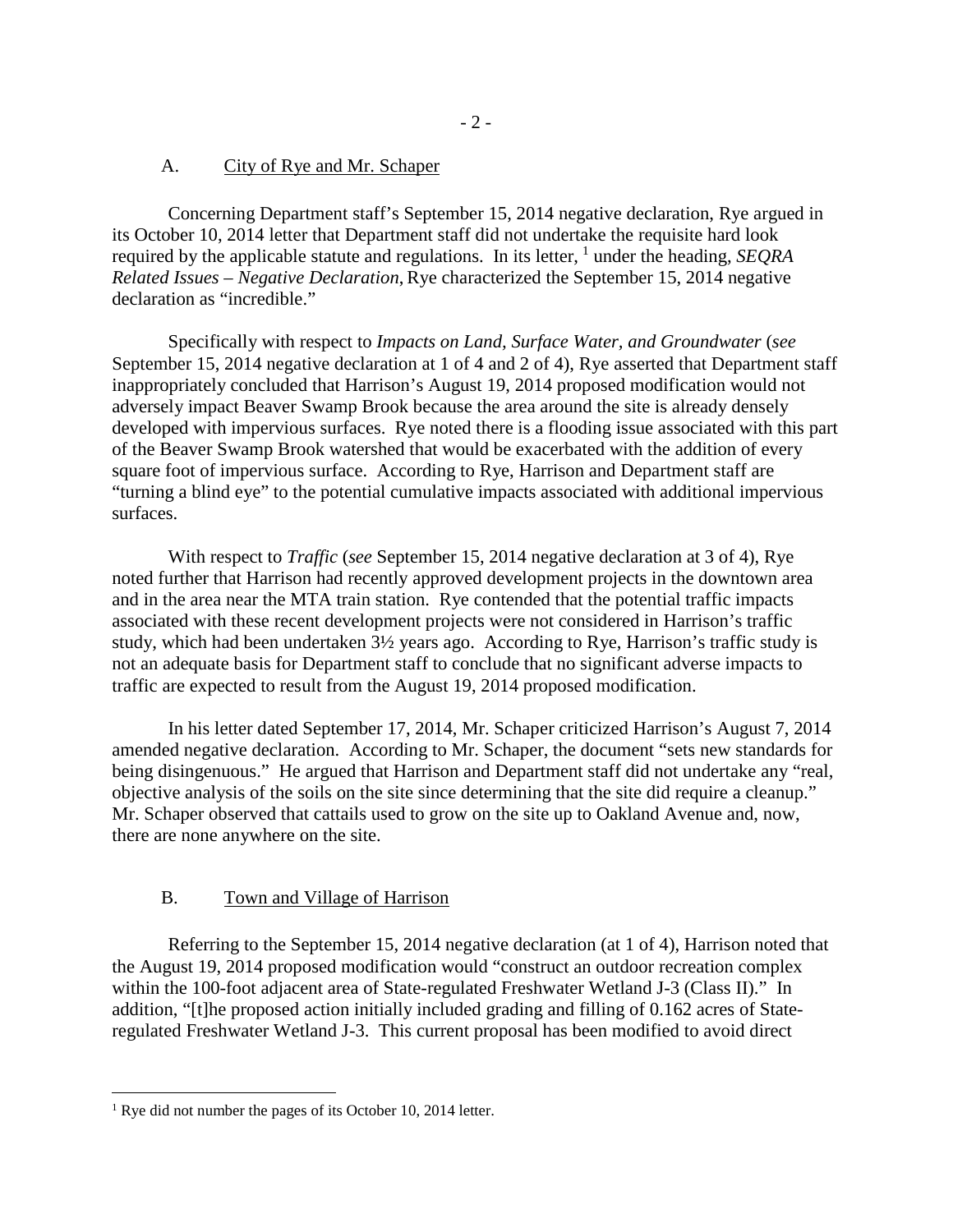impact to this 0.162 acres of State-regulated Freshwater Wetland J-3." (September 15, 2014 negative declaration at 1 of 4.)

Harrison noted further that the Commissioner previously determined (*see* Interim Decision dated June 12, 2013 at 7) that the prior negative declaration dated March 8, 2011 was not irrational or otherwise affected by an error of law (*see* 6 NYCRR 624.4[c][6][i][*a*]). Because the construction activities associated with the August 19, 2014 proposed modification are no longer proposed to take place within Freshwater Wetland J-3, Harrison argued that any potential adverse environmental impacts would be considerably less than what Department staff considered in the March 8, 2011 negative declaration. Harrison concluded that the September 15, 2014 negative declaration is not irrational or otherwise affected by an error of law based on the scaled-back version of the project.

Harrison observed, generally, that the intervenors' objections about the September 15, 2014 negative declaration are broad and vague. Harrison noted further that the intervenors did not proffer any data or other information to substantiate their respective claims.

Referring to the topic identified as *Impacts on Land, Surface Water and Groundwater* (September 15, 2014 negative declaration pages 1 of 4 and 2 of 4), Harrison noted that Rye did not provide any documentation or technical support concerning the nature of any adverse "cumulative impacts" alleged in its October 10, 2014 letter. Harrison pointed to the paragraph in the September 15, 2014 negative declaration on page 2 of 4 that begins with the words: "No significant adverse impacts to the Beaver Swamp Brook are expected from the project." In this paragraph, Department staff acknowledged that impervious surfaces would be associated with the project, and would include two gravel parking lots and a walking trail. However, Department staff concluded that the potential cumulative impacts of the impervious surfaces associated with the project would be negligible because extensive areas in the watershed are already paved. With respect to construction, the September 15, 2104 negative declaration states that stormwater management features would be installed at the site to control potential adverse impacts related to erosion and sedimentation.

Furthermore, according to the September 15, 2014 negative declaration, all project activities would be located outside the floodway, which obviates the need to undertake an encroachment analysis to meet flood plain standards. Nevertheless, Department staff reviewed Harrison's hydraulic modeling along Beaver Swamp Brook, and concluded that the study was performed in accordance with an accepted Federal Emergency Management Administration (FEMA) model and methodology. (September 15, 2014 negative declaration at 2 of 4.)

Harrison argued that Rye's concerns about potential traffic impacts were unsubstantiated. In the September 15, 2014 negative declaration (at 3 of 4), Department staff acknowledged that the project would generate additional vehicle trips, in the short term, from construction, as well as additional vehicle trips from users of the proposed recreational facilities. The basis for Department staff's conclusion that no significant adverse impacts to traffic are expected is a traffic impact study dated February 17, 2011. Harrison argued that Rye did not provide any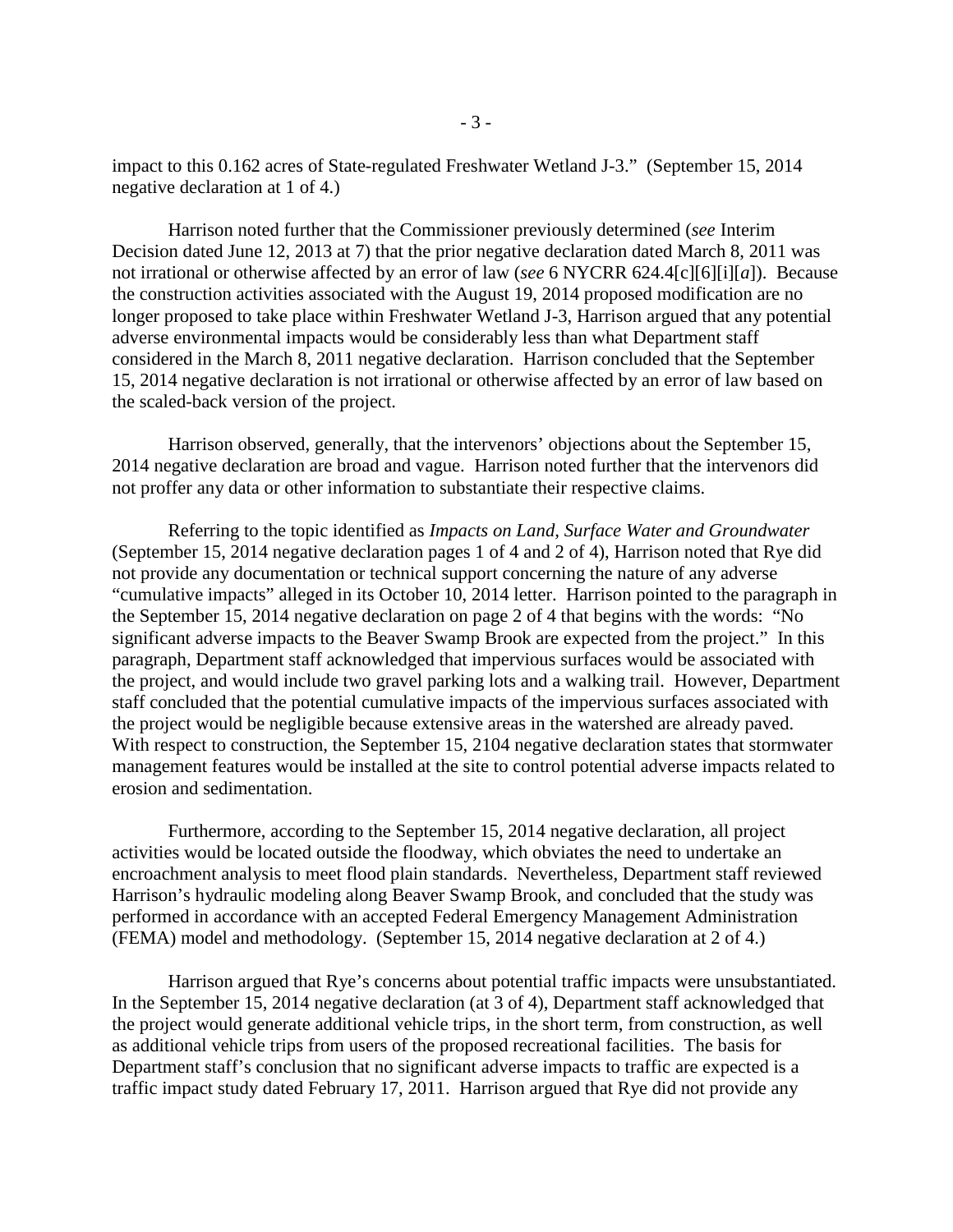objective basis to conclude that the data from the February 2011 traffic study should no longer be relied upon.

Finally, Harrison argued that the required scope of Department staff's review was limited to an assessment of the environmental impacts associated with the substantive changes that are proposed in August 19, 2014 proposed modification. In this case, the required scope of review would have been limited to the potential impacts to the adjacent area of Freshwater Wetland J-3 (*see* 6 NYCRR 617.7[e][1][iii]). According to Harrison, the September 15, 2014 negative declaration, however, goes beyond the required scope of review. Therefore, Department staff's environmental review of the August 19, 2014 proposed modification was more comprehensive than what was required by statute and regulations.

### C. Department Staff

According to Department staff, intervenors' objections about the September 15, 2014 negative declaration are the same as those concerning the March 8, 2011 negative declaration. Department staff noted that the Commissioner determined that Department staff undertook the requisite environmental review and presented a reasoned elaboration in support of the March 8, 2011 negative declaration. Accordingly, the Commissioner concluded that the March 8, 2011 negative declaration was not irrational or otherwise affected by an error of law. (*See* June 12, 2013 Interim Decision at 7.) Because Harrison's August 19, 2014 proposed modification would be a scaled-back version of what Harrison had previously proposed, Department staff argued that the potential impacts from the proposed modification would be substantially less.

With respect to potential impacts on land, surface water, and groundwater, Department staff identified the following information that served as the basis for the conclusion stated in the September 15, 2014 negative declaration (at 2 of 4) that the addition of 0.5 acres of impervious surfaces in the form of gravel parking lots would be negligible, resulting in an insignificant impact. The information submitted with the August 19, 2014 proposed modification included Harrison's hydrological study and related engineering plans and drawings, compliance with NYS SPDES requirements that include developing a stormwater pollution prevention plan, and conformance with Westchester County best management practices for stormwater management.

Concerning potential impacts associated with traffic, Department staff provided an excerpt from the Department's *Short Environmental Assessment Form Workbook* (EAF Workbook) (*see* [http://ww.dec.ny.gov/permits/90470.html\)](http://ww.dec.ny.gov/permits/90470.html). According to the EAF Workbook, a project generating fewer than 100 peak hour vehicle trips per day will not result in a significant increase in traffic. The September 15, 2014 negative declaration identified a maximum of 18 peak hour trips for the Saturday peak hour based on Harrison's February 17, 2011 updated traffic study. Because the expected maximum peak hour trips of 18 would be substantially less than 100, Department staff concluded no potential adverse impact would be associated with traffic. Department staff noted that intervenors offered nothing to refute the information presented in Harrison's February 17, 2011 updated traffic study.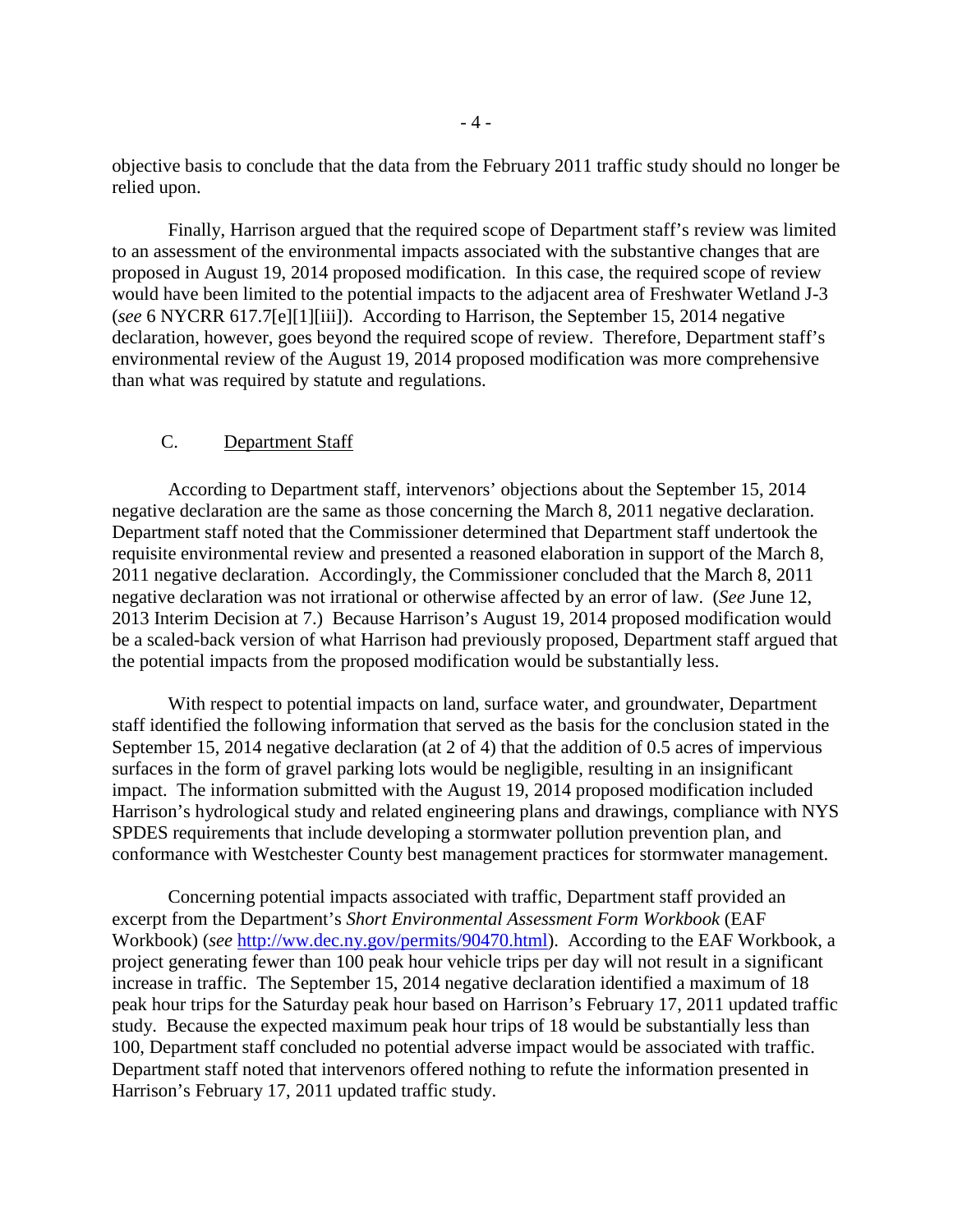### D. Rulings

In the June 12, 2013 Interim Decision (at 7) concerning the captioned matter, the Commissioner determined that Harrison's SEQRA review including its June 2004 negative declaration was beyond the scope of this proceeding (*see also* 6 NYCRR 624.4[c][6][ii][*a*]). As with Harrison's June 2004 negative declaration, the August 7, 2014 amended negative declaration, which Harrison included with its August 19, 2014 proposed modification, is beyond the scope of this proceeding (*see* 6 NYCRR 624.4[c][6][ii][*a*]). Therefore, Harrison's August 7, 2014 amended negative declaration will not be addressed in this proceeding.

The scope of the review of Department staff's September 15, 2014 negative declaration is prescribed by 6 NYCRR  $624.4(c)(6)(i)(a)$ , and is limited to whether the SEQRA determination was irrational or otherwise affected by an error of law. I conclude that Department staff's September 15, 2014 negative declaration concerning the captioned matter is rational and not otherwise affected by an error of law. In making this determination, I have considered the comments and arguments provided by the parties. In the September 15, 2014 negative declaration, Department staff took the required hard look at potential environmental impacts of the August 19, 2014 proposed modification, and provided a reasoned elaboration for the negative declaration. Consequently, the environmental review of the August 19, 2014 proposed modification, as required by ECL Article 8 and implementing regulations at 6 NYCRR Part 617, is complete.

### II. Appeals

Pursuant to 6 NYCRR 624.8(d)(2)(i), rulings by the ALJ either to include or exclude issues for adjudication may be appealed to the Commissioner on an expedited basis (*see also* 6 NYCRR 624.6[e]). During the November 13, 2014 telephone conference call, the parties agreed on a schedule to file appeals from my rulings outlined in the October 31, 2014 memorandum to proceed with the hearing (at 6-7), and this ruling concerning the September 15, 2014 negative declaration.

Appeals will be due by 4:00 PM on Friday, **January 16, 2015**. Replies are authorized, and will be due by 4:00 PM on Friday, **January 30, 2015**.

The original and two copies of each appeal and reply thereto must be filed with Commissioner Joseph Martens (Attention: Louis A. Alexander, Assistant Commissioner for Hearings and Mediation Services), at the New York State Department of Environmental Conservation, 625 Broadway (14th Floor), Albany, New York 12233-1010. The copies received will be forwarded to Chief Administrative Law Judge James T. McClymonds and me. In addition, one copy of each submittal must be sent to all others on the service list (revised 10/28/2014) at the same time and in the same manner as the submittals are sent to the